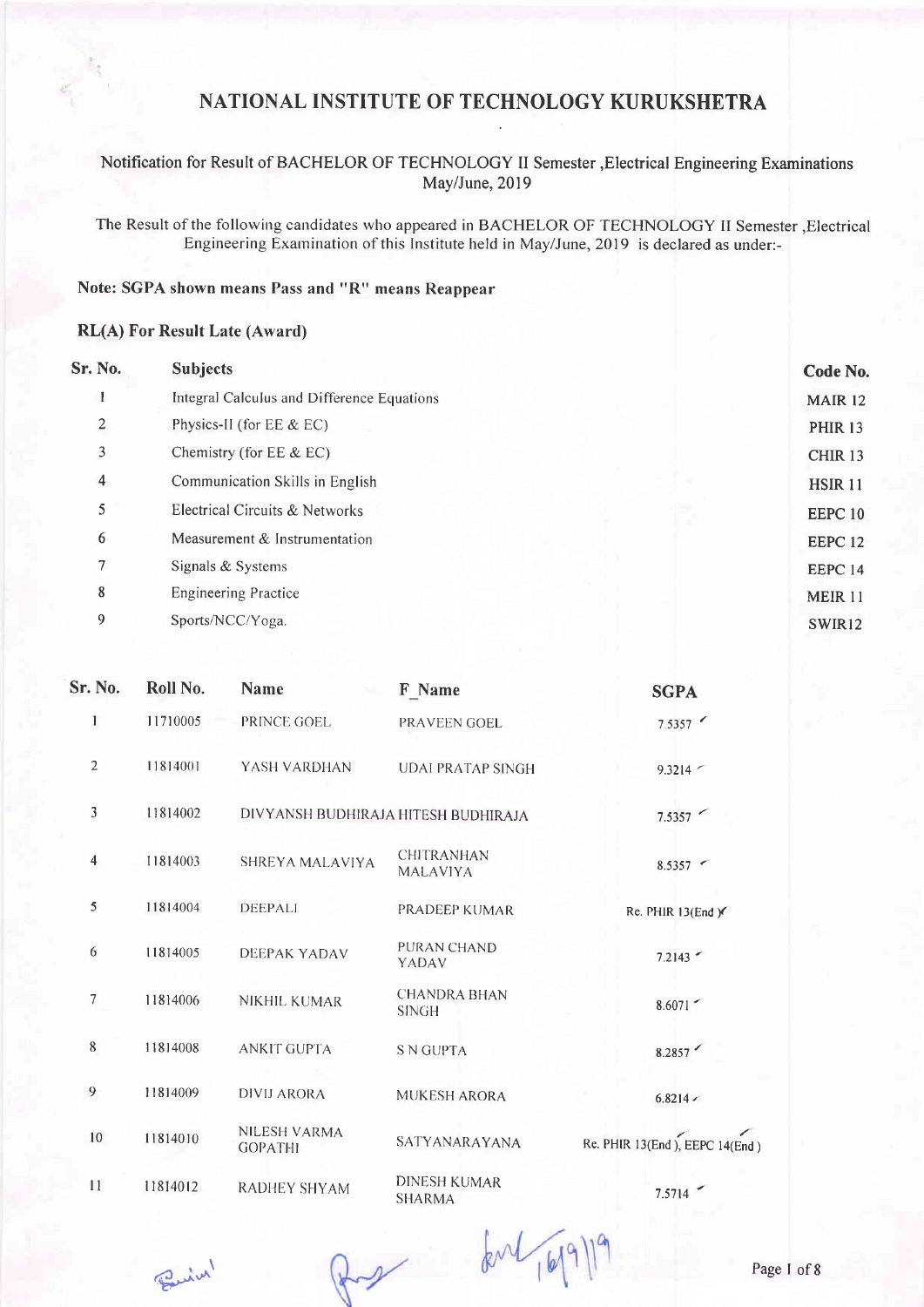# Notification for Result of BACHELOR OF TECHNOLOGY II Semester , Electrical Engineering Examinations<br>May/June, 2019

| 12 | 11814013 | RINKESH MEENA                      | <b>JAGADISH MEENA</b>                  | 8.8214                                                                    |
|----|----------|------------------------------------|----------------------------------------|---------------------------------------------------------------------------|
| 13 | 11814014 | <b>JAYESH GOYAL</b>                | PREETAM CHAND<br><b>GUPTA</b>          | 9.3929                                                                    |
| 14 | 11814015 | NISHTHA GUPTA                      | <b>RAKESH GUPTA</b>                    | 9.0357                                                                    |
| 15 | 11814016 | JITENDRA KUMAR<br><b>KANAUJIYA</b> | RAM UJAGIR<br><b>KANAUJIYA</b>         | 7.5000                                                                    |
| 16 | 11814018 | <b>BIJENDRA KUMAR</b><br>SHARMA    | <b>NAND KISHORE</b><br><b>SHARMA</b>   | 9,0357                                                                    |
| 17 | 11814020 | SHIVANSHU GOYAL                    | <b>SUBHASH CHAND</b>                   | C,<br>8.5714                                                              |
| 18 | 11814021 | SHARAYU SHRIRAM<br><b>SHENDRE</b>  | <b>SHRIRAM KISAN</b><br><b>SHENDRE</b> | 7.7500                                                                    |
| 19 | 11814022 | RAJENDRA MAHLA                     | OM PRAKASH<br><b>MAHLA</b>             | 8.6071                                                                    |
| 20 | 11814023 | <b>SAGAR MEGHWAL</b>               | <b>BHANWAR LAL</b><br>MEGHWAL          | $7.2857 -$                                                                |
| 21 | 11814024 | YASH PARASARIYA                    | <b>SITARAM</b><br>PARASARIYA           | 9.1786                                                                    |
| 22 | 11814025 | <b>BALWAN</b>                      | <b>DHARAMVIR</b>                       | $8.8571$ $\sim$                                                           |
| 23 | 11814026 | <b>NIMAN</b>                       | <b>AJIT SINGH</b>                      | $9.0000$ $\sim$                                                           |
| 24 | 11814027 | ANURADHA GUPTA                     | MOHAN LAL GUPTA                        | 9.5357                                                                    |
| 25 | 11814028 | <b>VISHAL CHAUHAN</b>              | <b>SURENDRA</b><br><b>CHAUHAN</b>      | $8.6071$ $\sim$                                                           |
| 26 | 11814029 | <b>SUNNY KUMAR SAH</b>             | <b>KAMLESHWAR SAH</b>                  | 7.5714 /                                                                  |
| 27 | 11814030 | <b>ANKIT</b>                       | <b>HARIOM</b>                          | 8.6786                                                                    |
| 28 | 11814031 | <b>LOVE KUSH</b>                   | <b>JAI PAL SINGH</b>                   | 8.4286                                                                    |
| 29 | 11814032 | <b>MILAN JAIN</b>                  | MANISH KALA                            | 8.9643                                                                    |
| 30 | 11814033 | <b>NITIN KUMAR</b>                 | <b>VIRENDER SINGH</b>                  | Re. MAIR 12(End Y                                                         |
| 31 | 11814034 | <b>KIRTI</b>                       | <b>RAVI PRAKASH</b>                    | Re. PHIR $13(End)$ , EEPC $10(Int + End)$ , EEPC<br>12(End), EEPC 14(End) |
| 32 | 11814035 | <b>APEKSHITA PANDEY</b>            | SANJAY KUMAR<br><b>PANDEV</b>          | $8.3214$ $-$                                                              |

Peux

 $60 - 1691$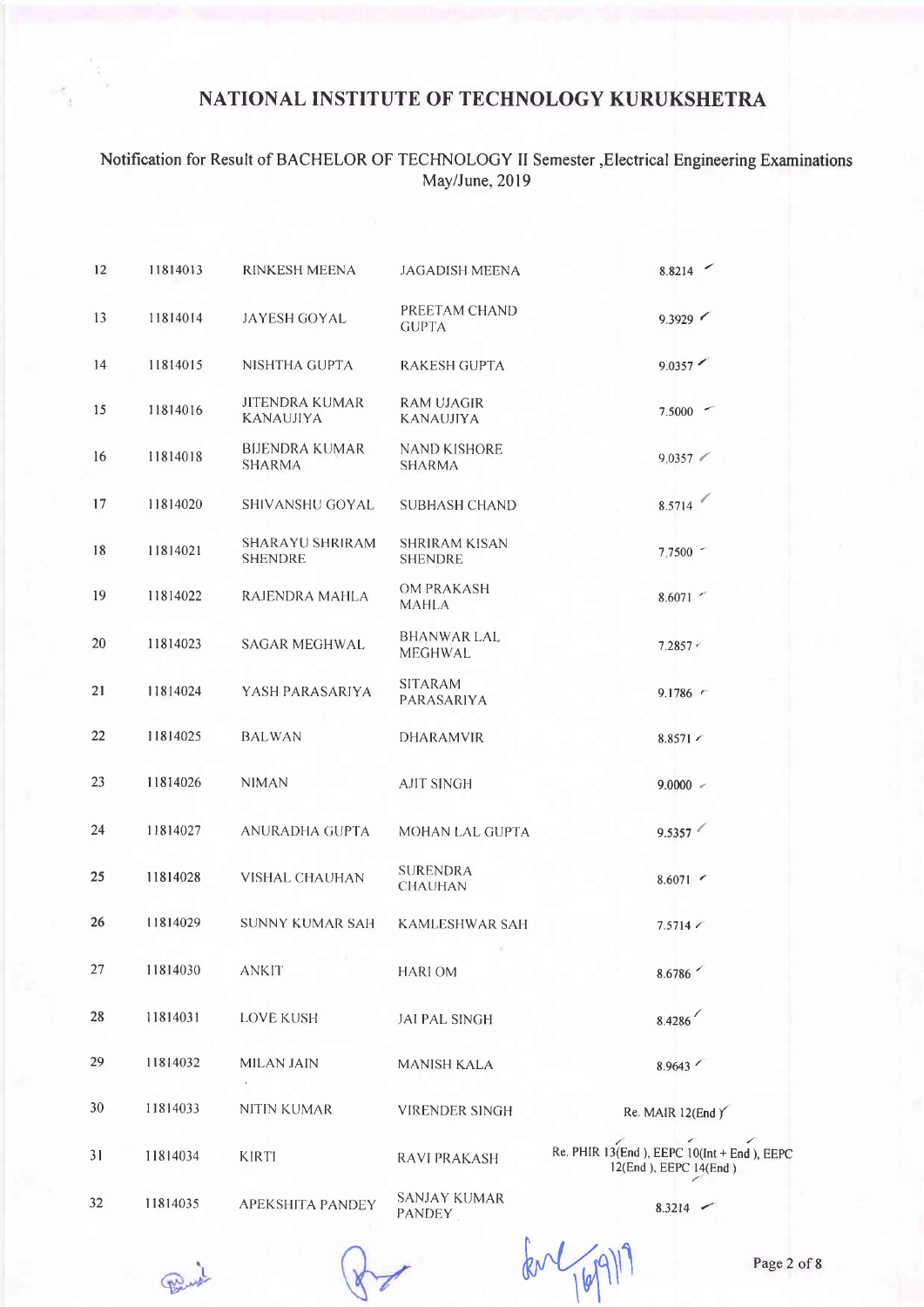### Notification for Result of BACHELOR OF TECHNOLOGY II Semester , Electrical Engineering Examinations May/June, 2019

| 33 | 11814036 | <b>KUSUMANCHI</b><br>LAKSHMI NARASIMHA RAMALINGESWARA<br>SUKUMAR | <b>KUSUMANCHI</b><br><b>RAO</b>        | 7.5000                                                        |
|----|----------|------------------------------------------------------------------|----------------------------------------|---------------------------------------------------------------|
| 34 | 11814038 | PANKAJ SINGH MEENA                                               | <b>BADRI PRASAD</b><br><b>MEENA</b>    | 6.6786                                                        |
| 35 | 11814039 | <b>PRIYANKA</b>                                                  | MANOJ KUMAR                            | 7.7500                                                        |
| 36 | 11814040 | SONAKSHI DUA                                                     | VINEESH DUA                            | $9.4643 -$                                                    |
| 37 | 11814043 | <b>VIBHU</b>                                                     | <b>SATY PARKASH</b><br>SHRIVASTAV      | 8.5357 <                                                      |
| 38 | 11814045 | <b>GAURAV</b>                                                    | ARVIND KUMAR                           | $8.7143$ $\sim$                                               |
| 39 | 11814046 | <b>JITENDER</b>                                                  | <b>NAWAL SINGH</b>                     | $8.6071$ $\sim$                                               |
| 40 | 11814049 | PULKIT MAHAJAN                                                   | <b>VINAY MAHAJAN</b>                   | $8.0357 -$                                                    |
| 41 | 11814050 | <b>GAURAV SROHA</b>                                              | <b>DINESH KUMAR</b>                    | Re. MAIR 12(End), EEPC 14(End) -                              |
| 42 | 11814051 | <b>ABHISHEK RAJ</b>                                              | <b>ISHWAR CHANDRA</b><br><b>THAKUR</b> | Re. EEPC 10(Int + End ), EEPC 12(End ), EEPC<br>14(End)       |
| 43 | 11814052 | <b>ANMOL DHANDA</b>                                              | <b>HISHAM SINGH</b>                    | 8.5000                                                        |
| 44 | 11814053 | <b>VARUN KUMAR</b><br><b>SINGHAL</b>                             | <b>ASHOK KUMAR</b><br><b>SINGHAL</b>   | $8.4286$ $\sim$                                               |
| 45 | 11814055 | DHARMENDRA KUMAR RAJ NARAYAN<br><b>MAURYA</b>                    | <b>MAURYA</b>                          | $7.2857$ $\sim$                                               |
| 46 | 11814056 | <b>RAMA KANT BHATIA</b>                                          | <b>GHEVAR CHAND</b><br><b>BHATIA</b>   | 6.7143                                                        |
| 47 | 11814057 | SOURABH ROHILLA                                                  | <b>RAKESH KUMAR</b><br><b>ROHILLA</b>  | 7.7143                                                        |
| 48 | 11814058 | <b>MAYANK LATHER</b>                                             | <b>IQBAL SINGH</b>                     | 8.2143                                                        |
| 49 | 11814059 | <b>KAILASH KUMAR</b>                                             | NIRANJAN SINGH                         | 8.8571                                                        |
| 50 | 11814062 | <b>BALVINDER</b>                                                 | <b>AMAR SINGH</b>                      | 8.3571                                                        |
| 51 | 11814063 | <b>AAYUSHI PRAKASH</b>                                           | <b>SATYA PRAKASH</b>                   | Re. MAIR 12(End)                                              |
| 52 | 11814064 | <b>AKASH PATEL</b>                                               | VASISHTH<br>NARAYAN SINGH              | Re. PHIR 13(End), EEPC 10(End), EEPC 12(End),<br>EEPC 14(End) |
| 53 | 11814065 | CHINMAY BOHRA                                                    | <b>VIKRAM BOHRA</b>                    | 8.5714                                                        |

Pour!

 $km\sqrt{169119}$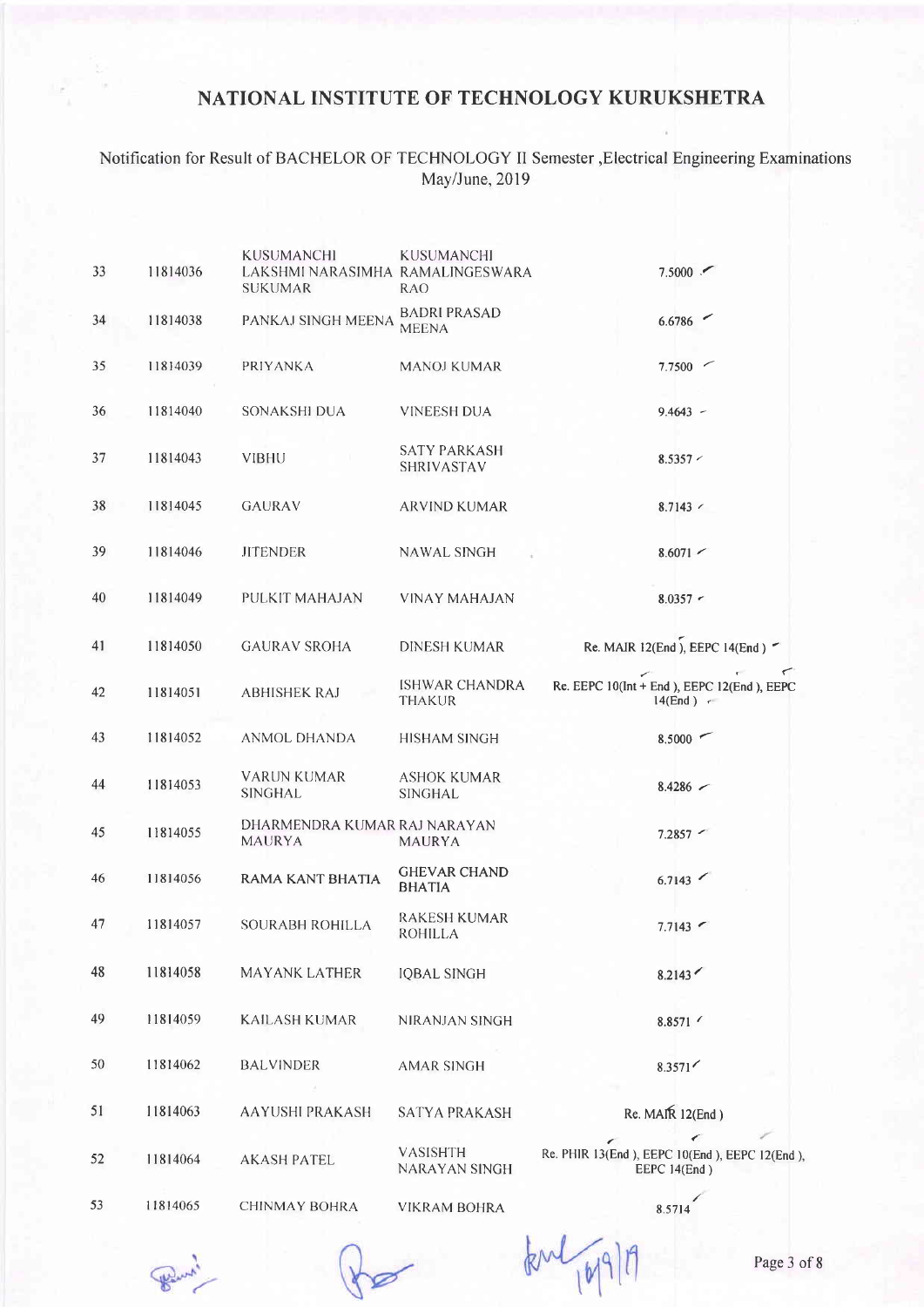# Notification for Result of BACHELOR OF TECHNOLOGY II Semester , Electrical Engineering Examinations<br>May/June, 2019

| 54 | 11814067 | HIMANSHU                 | <b>BRAJ KISHOR</b>                    | ╭<br>Re. MAIR 12(End), EEPC 14(End)          |
|----|----------|--------------------------|---------------------------------------|----------------------------------------------|
| 55 | 11814069 | <b>DHRUV RANA</b>        | <b>AJAB SINGH RANA</b>                | Re. EEPC 14(End)                             |
| 56 | 11814070 | <b>MAHI</b>              | <b>RAJESH KUMAR</b>                   | 9.4643                                       |
| 57 | 11814073 | PULKIT GOYAL             | <b>SANJEEV KUMAR</b><br><b>GOYAL</b>  | 8.9643                                       |
| 58 | 11814074 | <b>ARVIND YADAV</b>      | <b>AJIT SINGH</b>                     | 9.1071                                       |
| 59 | 11814075 | <b>CHIRAG</b>            | VINOD KUMAR                           | Re. MAIR 12(End), PHIR 13(End), EEPC 14(End) |
| 60 | 11814076 | <b>RISHI AMETA</b>       | <b>NARESH AMETA</b>                   | $8.7500 -$                                   |
| 61 | 11814077 | RITIKA GUPTA             | MUKESH GUPTA                          | $9.8929 -$                                   |
| 62 | 11814079 | MANMOHAN SINGH           | RAVINDER SINGH                        | $7.8214$ $\sim$                              |
| 63 | 11814080 | <b>AKASH</b>             | <b>BHARAT LAL</b>                     | 9.3929                                       |
| 64 | 11814081 | <b>ADITYA MEENA</b>      | OM PRAKASH                            | 7.5000                                       |
| 65 | 11814083 | ABHIMANYU                | RAMAVTAR                              | 8.3929                                       |
| 66 | 11814084 | <b>HARSH GUPTA</b>       | <b>VINOD GUPTA</b>                    | 9.4286                                       |
| 67 | 11814085 | <b>JITENDER</b>          | <b>SUNIL KUMAR</b>                    | Re. MAIR 12(End), PHIR 13(End), EEPC 12(End) |
| 68 | 11814086 | <b>DAMALA SUSANTH</b>    | <b>DAMALA</b><br>NARAYANA DASU        | 6.3571                                       |
| 69 | 11814087 | <b>AMIT ANIKET</b>       | PRAMOD KUMAR<br><b>NAYAK</b>          | 8.8929                                       |
| 70 | 11814088 | <b>JITENDER</b>          | NARENDER SINGH                        | 8.9643                                       |
| 71 | 11814089 | <b>SASHYAT SINGH</b>     | <b>HARIHAR PRASAD</b><br><b>SINGH</b> | 7.5000                                       |
| 72 | 11814090 | <b>CHANDAN SATAPATHY</b> | SURESH KUMAR<br>SATAPATHY             | $8.6786 -$                                   |
| 73 | 11814091 | <b>KUSHAGRA SONI</b>     | <b>ALOK KUMAR</b>                     | 8.4286                                       |
| 74 | 11814093 | <b>VIKAS CHHIPI</b>      | <b>VISHNU KUMAR</b><br><b>CHHIPI</b>  | 8.4286 /                                     |

Pone

 $kvl_{16191}$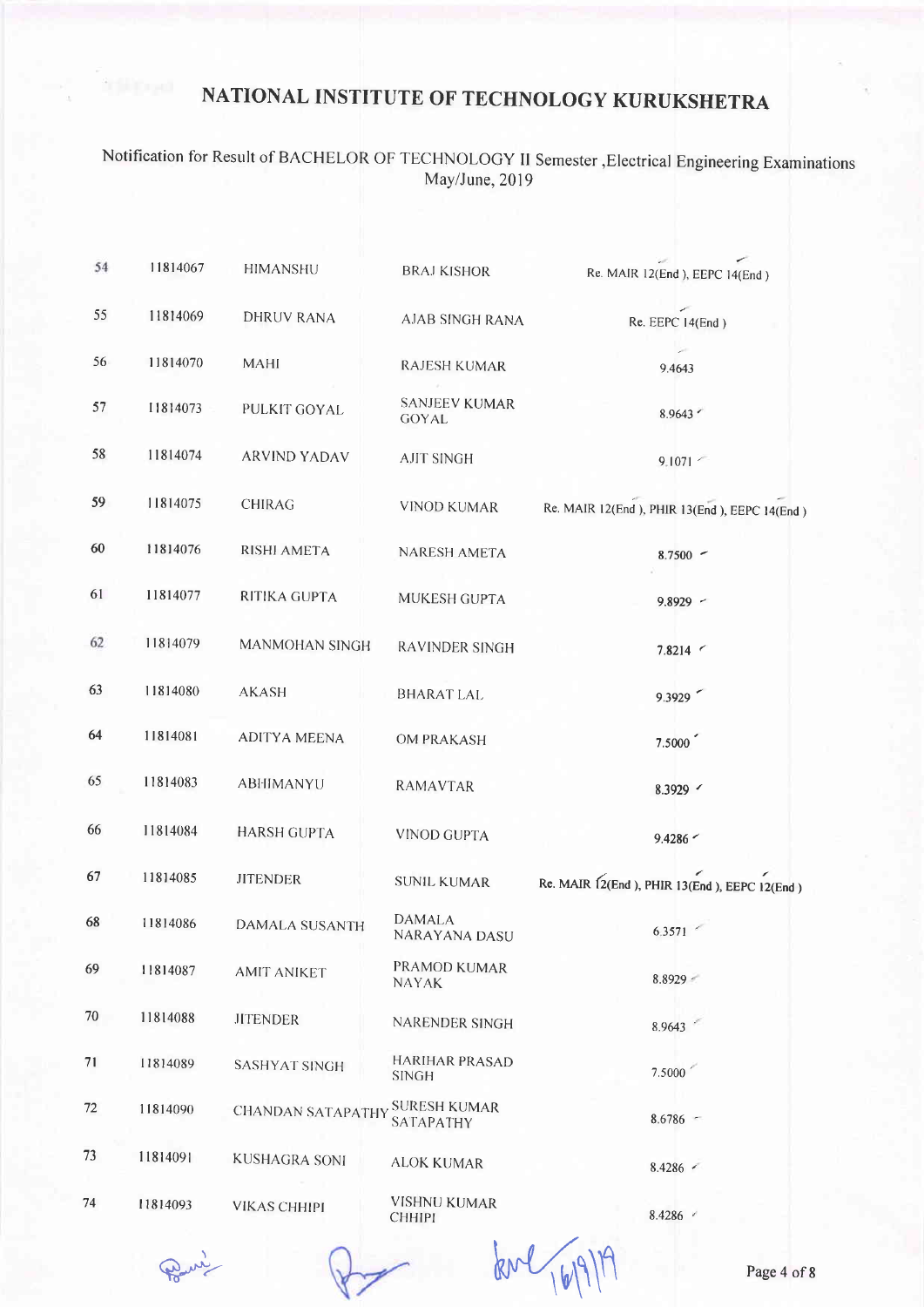### Notification for Result of BACHELOR OF TECHNOLOGY II Semester,Electrical Engineering Examinations May/June, 2019

| 75 | 11814094 | <b>MANISH VERMA</b>             | <b>SURESH CHANDRA</b><br><b>VERMA</b> | 6.7143                          |
|----|----------|---------------------------------|---------------------------------------|---------------------------------|
| 76 | 11814095 | <b>AKHILESH SINGH</b>           | <b>SHITAL SINGH</b>                   | Re. PHIR $13(End)$ $\sim$       |
| 77 | 11814096 | <b>ROBIN SINGH</b>              | PURAN SINGH                           | $8.4286 -$                      |
| 78 | 11814097 | <b>SAMRITI KAUSHIK</b>          | <b>SANJEEV KUMAR</b>                  | $9.6071 -$                      |
| 79 | 11814098 | <b>HARSHIT SAXENA</b>           | PRADEEP SAXENA                        | 8.6786                          |
| 80 | 11814099 | YAMAN YADAV                     | <b>ASHOK YADAV</b>                    | 8.8214                          |
| 81 | 11814101 | <b>VIJAY CHALAWARIYA</b>        | <b>HARINARAYAN</b><br>CHALAWARIYA     | $8.0357 -$                      |
| 82 | 11814102 | <b>RAHUL PATWA</b>              | SHIVDHANI PATWA                       | Re. PHIR 13(End ), EEPC 14(End) |
| 83 | 11814103 | <b>ARYAN MALIK</b>              | RAJEEV MALIK                          | $8.5000 -$                      |
| 84 | 11814104 | <b>AKASH</b>                    | <b>RADHEY SHYAM</b>                   | $6.6429 -$                      |
| 85 | 11814105 | <b>ANURADHA MEENA</b>           | <b>BACHHU SINGH</b><br><b>MEENA</b>   | $6.8214 -$                      |
| 86 | 11814106 | <b>GURUDAYAL SINGH</b>          | VINOD KUMAR<br><b>SINGH</b>           | 7.0000 <                        |
| 87 | 11814107 | KUMARI NISTHA                   | NARENDRA SINGH                        | 8.0357                          |
| 88 | 11814108 | <b>GULSHAN</b>                  | DAYA NAND                             | Re. EEPC $12(End)$              |
| 89 | 11814109 | VIVEK KUMAR YADAV RAMCHET YADAV |                                       | 6.3571                          |
| 90 | 11814110 | YOGESH                          | <b>BHUPENDER SINGH</b>                | 6.9286                          |
| 91 | 11814111 | KUKKA LOKESHWAR                 | <b>KUKKA RAJESHWAR</b>                | $7.8929 -$                      |
| 92 | 11814112 | <b>SARTHAK PRATIK</b>           | PRAMOD KUMAR<br><b>BEHERA</b>         | 8.3929 -                        |
| 93 | 11814113 | <b>MOHIT KUMAR</b>              | <b>MUKESH KUMAR</b>                   | 7.5357                          |
| 94 | 11814114 | <b>SHIVAM KESHRI</b>            | MOHAN JEE KESHRI                      | $9.0714$ $\sim$                 |
| 95 | 11814115 | <b>ABHINESH PALIWAL</b>         | RAJU PALIWAL                          | 7.2143                          |

 $Q = \frac{1}{\sqrt{2\pi}}$   $\frac{1}{\sqrt{2\pi}}$   $\frac{1}{\sqrt{2\pi}}$  Page 5 of 8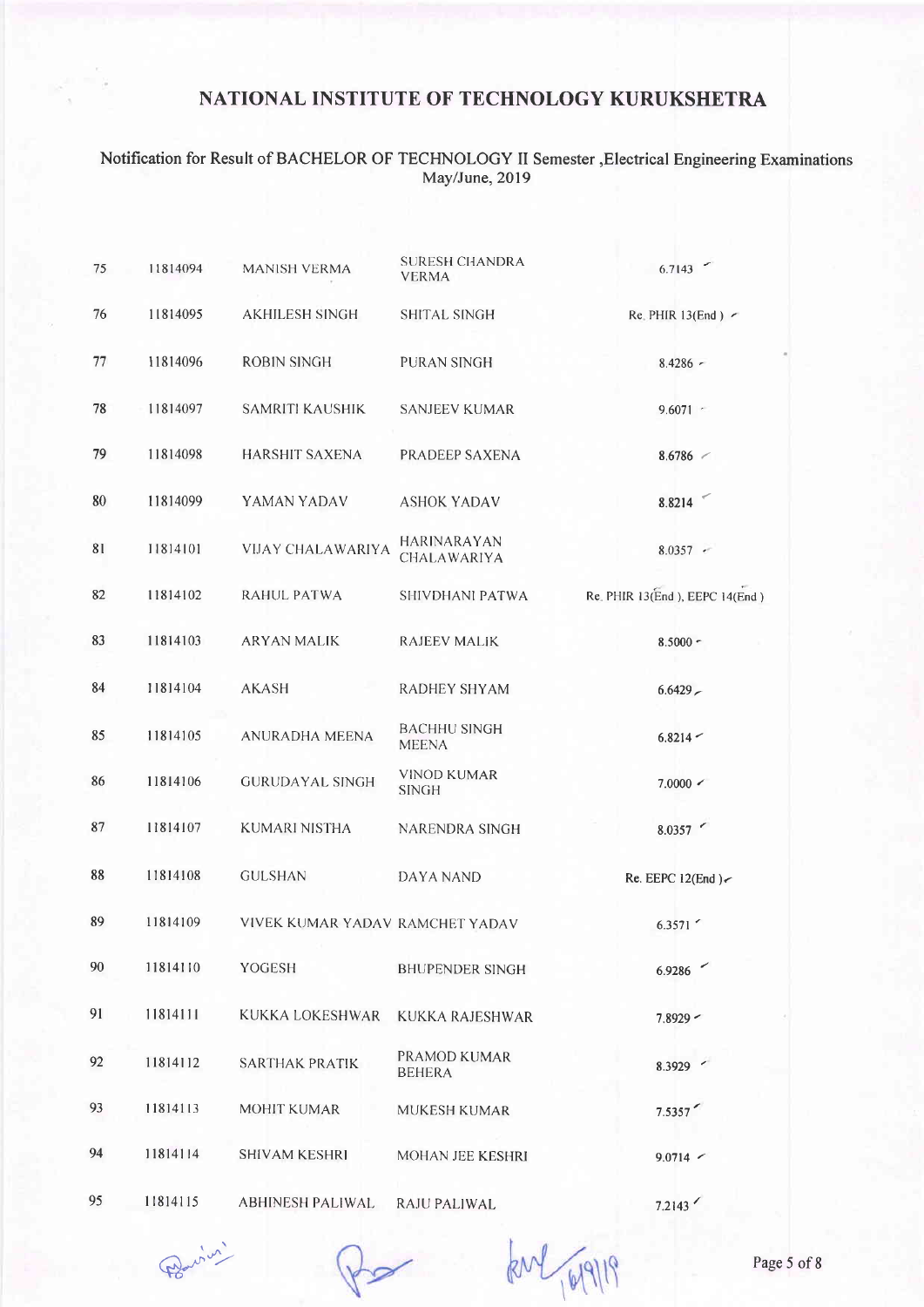# Notification for Result of BACHELOR OF TECHNOLOGY II Semester , Electrical Engineering Examinations<br>May/June, 2019

| 96  | 11814116 | RAJKUMAR PRAJAPATI BECHAN PRASAD     |                                       | 8.6429                                     |
|-----|----------|--------------------------------------|---------------------------------------|--------------------------------------------|
| 97  | 11814117 | <b>MONIKA YADAV</b>                  | KHUSHAL SINGH                         | 9.7500                                     |
| 98  | 11814118 | <b>NAVDEEP</b>                       | <b>RAJESH KUMAR</b>                   | 9.7500                                     |
| 99  | 11814119 | <b>SHASHWAT</b>                      | <b>RAJ KUMAR</b>                      | 8.1071                                     |
| 100 | 11814120 | <b>BATTU HARI PRIYA</b>              | <b>BATTU DAMODAR</b>                  | $7.6786 -$                                 |
| 101 | 11814122 | <b>AADITYA RANA</b>                  | <b>RAJINDER KUMAR</b>                 | 7.5000                                     |
| 102 | 11814123 | <b>DEEPAK JADON</b>                  | <b>LAKSHMAN SINGH</b>                 | 8.6429                                     |
| 103 | 11814124 | <b>VAMSI NAIDU</b><br><b>DUVVANA</b> | <b>D.GANDHI</b>                       | 8.8571                                     |
| 104 | 11814125 | <b>FAIZAN E ROZA</b>                 | <b>SABIR HUSSAIN</b>                  | 6.1786                                     |
| 105 | 11814126 | <b>VARSHA KUMARI</b>                 | PANKAJ KUMAR<br><b>SINGH</b>          | 9.8214                                     |
| 106 | 11814127 | CHHAYA AGRAWAL                       | <b>BRIJESH AGRAWAL</b>                | Re. MAIR $12(End)$                         |
| 107 | 11814128 | <b>SHUBHAM FULWARI</b>               | <b>RAJESH FULWARI</b>                 | $8.0000 -$                                 |
| 108 | 11814129 | <b>RACHNA</b>                        | <b>JAINARAYAN</b>                     | Re. MAIR $12(End)$                         |
| 109 | 11814130 | <b>VAIBHAV GUPTA</b>                 | <b>RAM</b><br>KISHOREBGUPTA           | $7.8571 -$                                 |
| 110 | 11814131 | <b>GAURAV VARSHNEY</b>               | <b>NAVEEN VARSHNEY</b>                | 9.2500                                     |
| 111 | 11814132 | DIMPAL MEENA                         | <b>JAGDISH PRASAD</b><br><b>MEENA</b> | Re. EEPC $10$ (Int + End), EEPC $14$ (End) |
| 112 | 11814133 | PIYUSH                               | <b>SURENDER KUMAR</b>                 | 6.5714                                     |
| 113 | 11814134 | <b>HIMANSHU</b>                      | <b>JAGDISH CHANDER</b>                | 8.7857                                     |
| 114 | 11814135 | <b>GAGAN SINGH</b><br>RAJPUROHIT     | <b>SURESH KUMAR</b><br>RAJPUROHIT     | Re. EEPC 14(End)                           |
| 115 | 11814136 | <b>RUPESH MEENA</b>                  | HARI NARAYAN<br><b>MEENA</b>          | 7.6429                                     |
| 116 | 11814137 | <b>SHAILENDRA</b><br>AGRAWAL         | SUNIL AGRAWAL                         | 8.9643                                     |

Police

km/ (6/9)19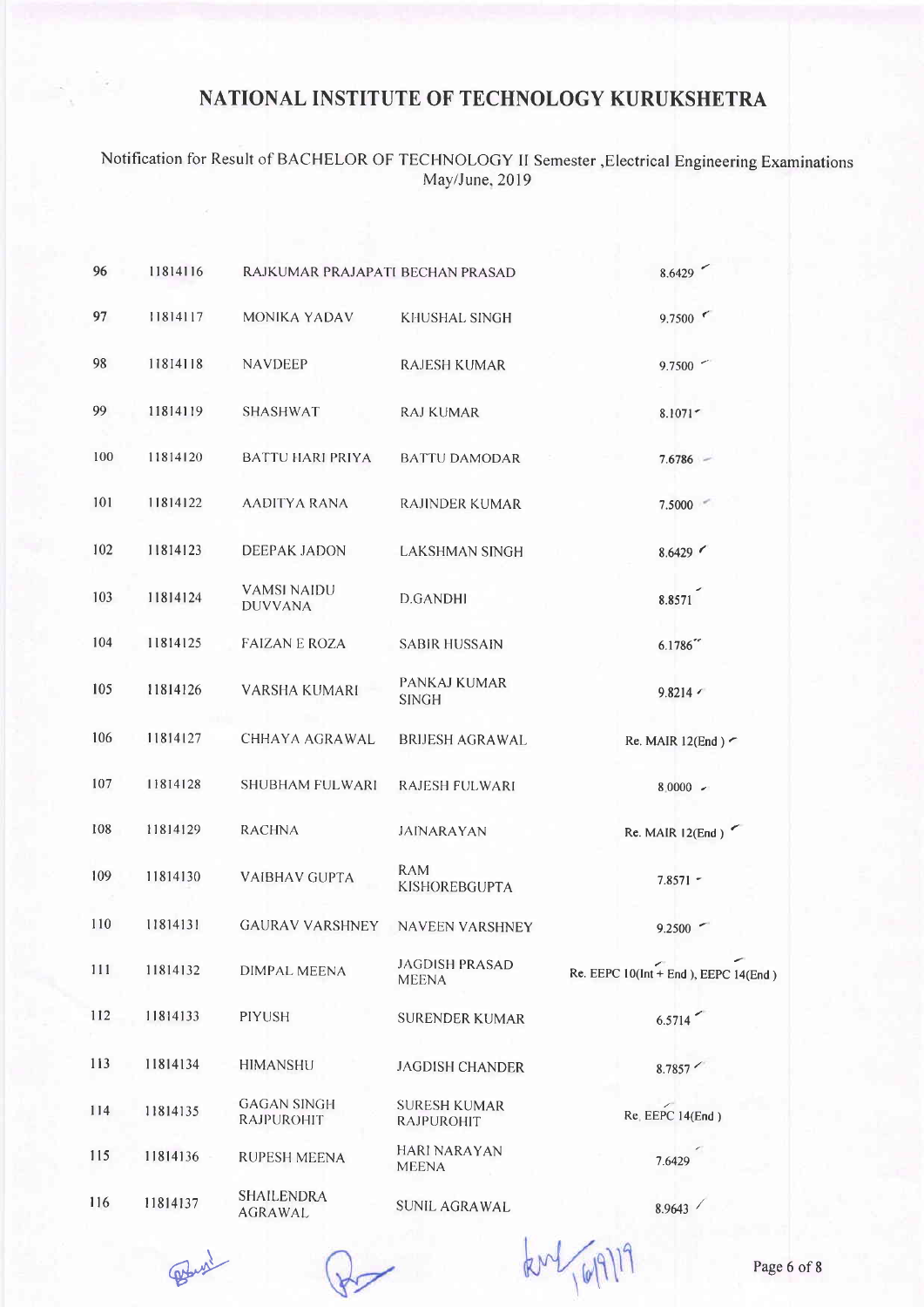### Notification for Result of BACHELOR OF TECHNOLOGY II Semester ,Electrical Engineering Examinations May/June,20l9

| 117 | 11814138 | AZMIRA CHANDRA<br><b>SHAKER NAYAK</b>  | <b>AZMIRA PANDU</b><br><b>NAYAK</b>      | Re. EEPC 10(Int + End), EEPC 12(End), EEPC<br>14(End) |
|-----|----------|----------------------------------------|------------------------------------------|-------------------------------------------------------|
| 118 | 11814139 | ROHAN KUMAR<br><b>NAYAK</b>            | <b>KAMINI KANT</b><br><b>NAYAK</b>       | 8.0714                                                |
| 119 | 11814140 | <b>VISHWAS GARG</b>                    | <b>RAM LAL</b>                           | 9.1429                                                |
| 120 | 11814141 | JAGRITI KUMARI                         | <b>JAY KUMAR JHA</b>                     | 6.8214                                                |
| 121 | 11814142 | <b>GULSHAN KUMAR</b><br><b>MEENA</b>   | PRABHU DAYAL<br><b>MEENA</b>             | Re. MAIR 12(End)                                      |
| 122 | 11814143 | <b>HARENDRA PRATAP</b><br><b>SINGH</b> | <b>AMAR SINGH</b>                        | 9.0714                                                |
| 123 | 11814144 | <b>MRITYUNJAY</b><br><b>CHAUDHARY</b>  | <b>SANTOSH KUMAR</b><br><b>CHAUDHARY</b> | $8.2500$ $\sim$                                       |
| 124 | 11814145 | <b>SHIVAM NEGI</b>                     | VIRNDRA SINGH<br><b>NEGI</b>             | $8.3571$ $\sim$                                       |
| 125 | 11814146 | SHAURYA GAUTAM                         | NAVNEET GAUTAM                           | 9.9286                                                |
| 126 | 11814147 | DIVYAM SACHDEVA                        | <b>BHUPENDRA</b><br><b>SACHDEVA</b>      | $7.1786 -$                                            |
| 127 | 11814148 | <b>NIKKITA</b>                         | MANOJ KUMAR                              | 7.9643                                                |
| 128 | 11814149 | <b>DEVEN</b>                           | <b>CHETAN KUMAR</b><br><b>JAIN</b>       | $8.7500$ $\sim$                                       |
| 129 | 11814150 | <b>SOURABH GARG</b>                    | SATYA NARAYANA                           | $8.8929$ $\sim$                                       |
| 130 | 11814151 | SANKALP ARORA                          | <b>SURENDRA KUMAR</b><br><b>ARORA</b>    | 9.2500                                                |
| 131 | 11814152 | AMIT KHANDELWAL                        | <b>MISHRI MAL</b>                        | $9.1071 -$                                            |
| 132 | 11814153 | NIKHIL GUPTA                           | <b>HEMANT KUMAR</b><br><b>GUPTA</b>      | 8.3571                                                |
| 133 | 11814154 | <b>ROHIT KUMAR</b>                     | <b>RAMESH KUMAR</b>                      | 8.7143                                                |
| 134 | 11814155 | VISHNU KUMAR JHA                       | SOHAN KUMAR JHA                          | 9.0357 <                                              |
| 135 | 11814156 | KAPIL GOYAL                            | <b>KOSAL GOYAL</b>                       | 8.3214                                                |
| 136 | 11814157 | <b>JAIDEEP</b>                         | VIRENDER SINGH                           | 6.9286                                                |
| 137 | 11814158 | <b>MANVI ARORA</b>                     | PRAKASH KUMAR                            | 8.3214                                                |

Peuvi

 $kM_{101}^{911}$  Page 7 of 8